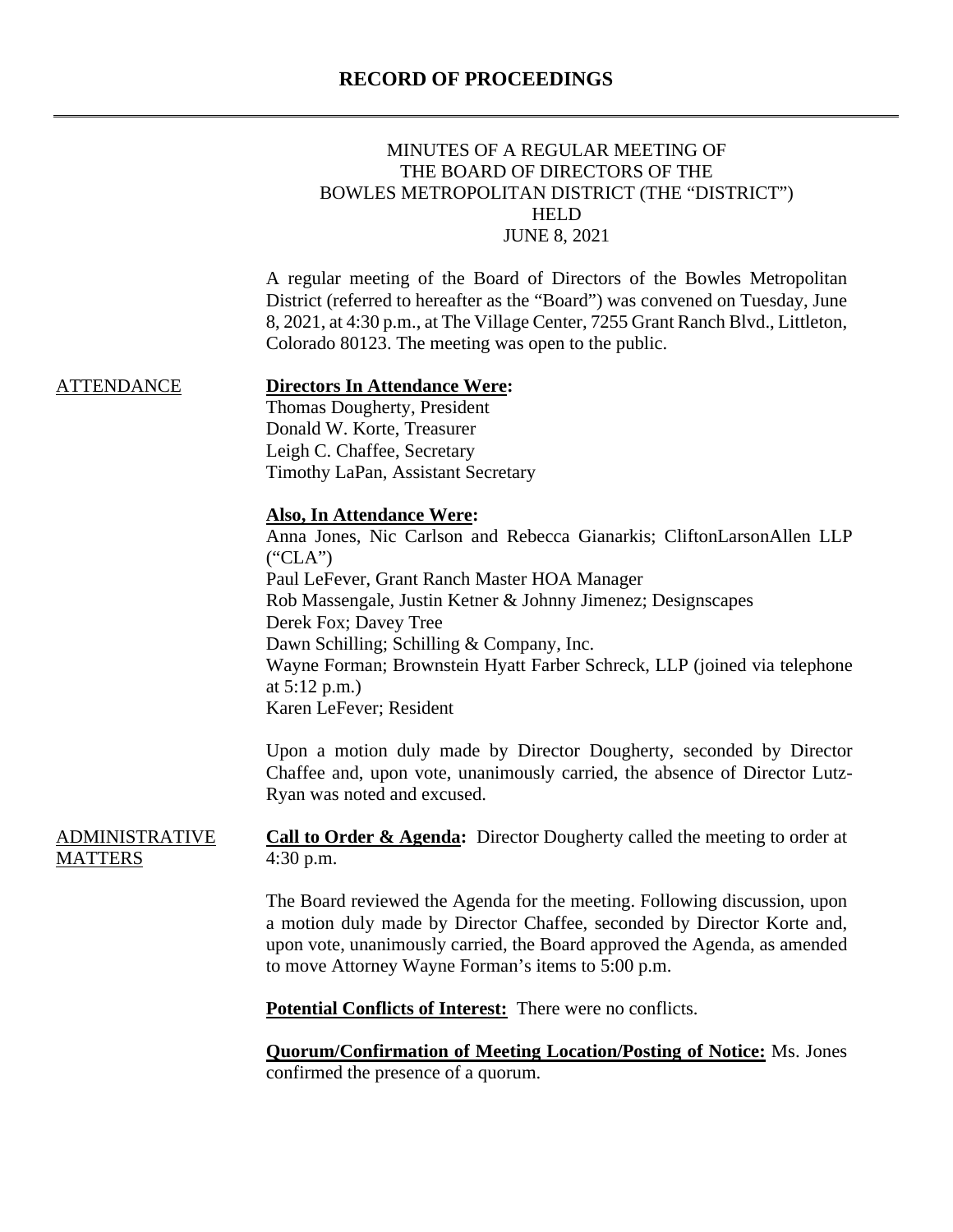The Board entered into a discussion regarding the requirements of Section 32- 1-903(1), C.R.S., concerning the location of the District's Board meeting. Following discussion, it was determined to conduct the meeting at the abovestated dated, time and location.

It was further noted that notice of the time, date and location was duly posted and that no objections to the location or any requests that the meeting place be changed by taxpaying electors within the District's boundaries have been received.

**Minutes from the May 11, 2021 Regular Board Meeting:** Following review, upon a motion duly made by Director Chaffee, seconded by Director Korte and, upon vote, unanimously carried, the Board approved the Minutes from the May 11, 2021 regular Board meeting, as presented.

**Attorney Wayne Forman to Sign Stipulation on the Board's Behalf:** Attorney Wayne Forman joined the Board meeting by phone at 5:12 p.m. to address the Board. He provided a background of the water rights case. Attorney Forman indicated the net effect of the stipulated settlement will be less water in the Reservoir and no direct adverse impact to the District. The Board asked several questions.

Following review, upon a motion duly made by Director Dougherty, seconded by Director Chaffee and, upon vote, unanimously carried, the Board approved Attorney Forman to sign the stipulation on the Board's behalf.

**Public Comment:** Members of the public may express their views to the Board on matters that affect the District that are otherwise not on the agenda. Comments will be limited to three (3) minutes per person.

Ms. LeFever asked about the use of music at the basketball courts by the lacrosse team. Mr. Carlson will follow up with the lacrosse team.

Mr. LeFever asked if the Board would like to move to the small meeting room. It was decided to move to the small meeting room for Board meetings in July.

FINANCIAL MATTERS

**Claims in the amount of \$187,728.90:** Following discussion, the Board noted an incorrect invoice in the amount of \$6,300 was included. Upon a motion duly made by Director Chaffee, seconded by Director Korte and, upon vote, unanimously carried, the Board approved the claims in the amount of \$181,428.90, having deducted the incorrect invoice.

**2020 Audit:** Ms. Schilling reviewed the draft 2020 Audit with the Board. She indicated she will issue an unmodified opinion. Following review, upon a motion duly made by Director Chaffee, seconded by Director Korte and, upon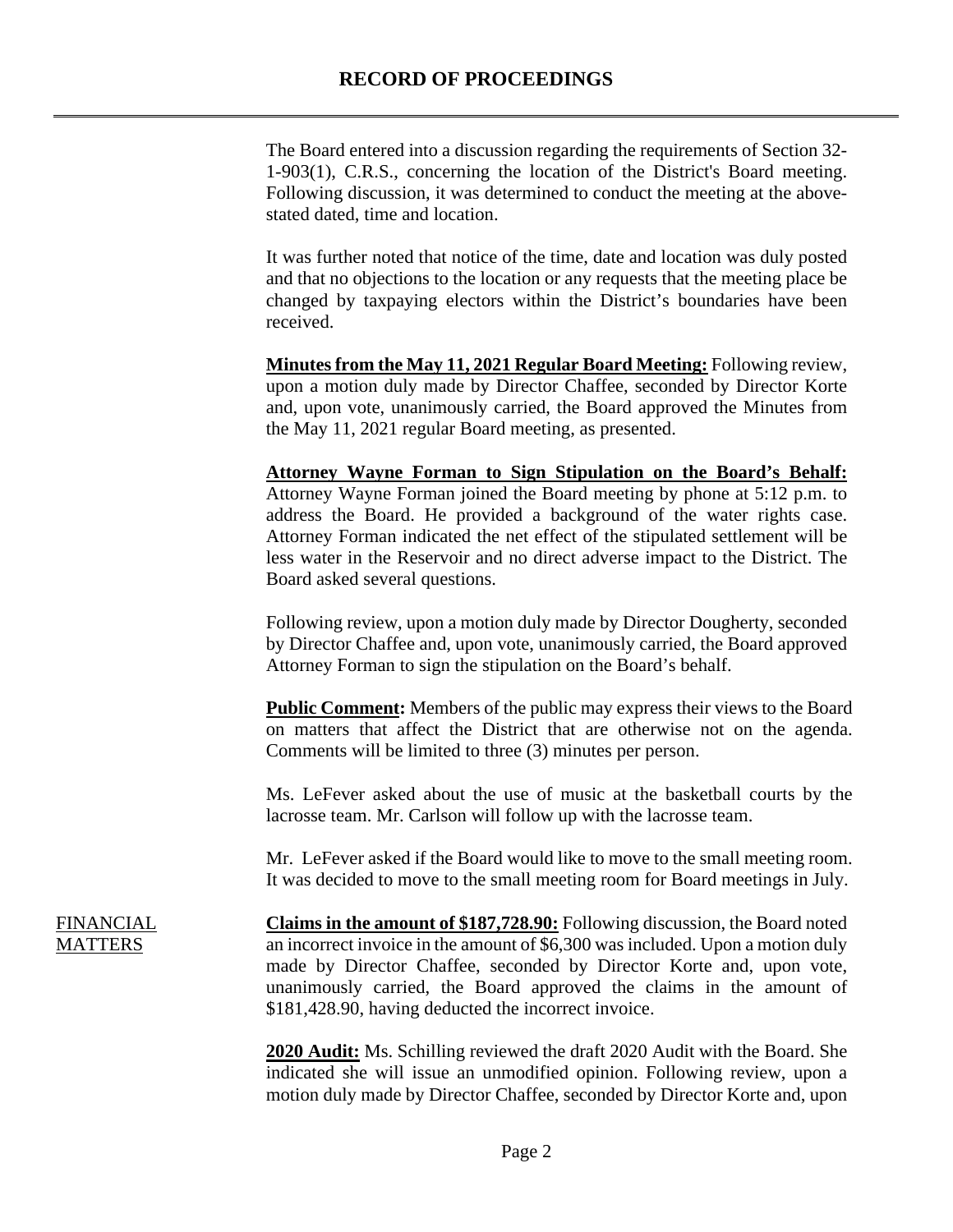vote, unanimously carried, the Board approved the 2020 Audit, subject to final legal review.

**Other:** None.

#### MANAGEMENT **MATTERS Operational Updates and Action Items:**

#### **Landscape:**

**General Update:** Mr. Massengale reviewed his status report with the Board.

**Irrigation Mapping:** Mr. Massengale and Director LaPan will begin the mapping effort and bring back results to the next Board meeting.

**Proposal for Irrigation Gate Valves for \$37,653.80:** Director LaPan reviewed this proposal with the Board, indicating DesignScapes will inspect the gate valves in order to map out a systematic approach to replacing the gate valves throughout the District. Directors LaPan and Korte indicated they would like to plan for irrigation upgrades and/or a system replacement during the 2021 budget season. Following discussion, upon a motion duly made by Director LaPan, seconded by Director Chaffee and, upon vote, unanimously carried, the Board approved the proposal for irrigation gate valves in the amount of \$37,653.80, contingent on Director LaPan's oversight.

**Proposal for Blue Heron Park Planting 12' Spruce in the amount of \$2,085.00:** Following discussion, this was deferred to the next meeting.

**Proposal to Replace Trees Along Grant Ranch Blvd. Behind Lowes in the amount of \$10,924.00:** Following discussion, upon a motion duly made by Director LaPan, seconded by Director Dougherty and, upon vote, unanimously carried, the Board approved the proposal to replace trees along Grant Ranch Blvd. behind Lows in an amount not to exceed \$10,924.00, with Director LaPan's approval and oversight.

**Proposal for Cobble Work on Roundabout in Blue Heron Park in the amount of \$5,198.00:** Following discussion, upon a motion duly made by Director LaPan, seconded by Director Korte and, upon vote, unanimously carried, the Board approved the proposal for cobble work on the roundabout in Blue Heron Park in the amount of \$5,198.00.

**Chavez Services LLC Proposal to Install Removable Bollards in the amount of \$1,400.00:** Following discussion, no action was taken.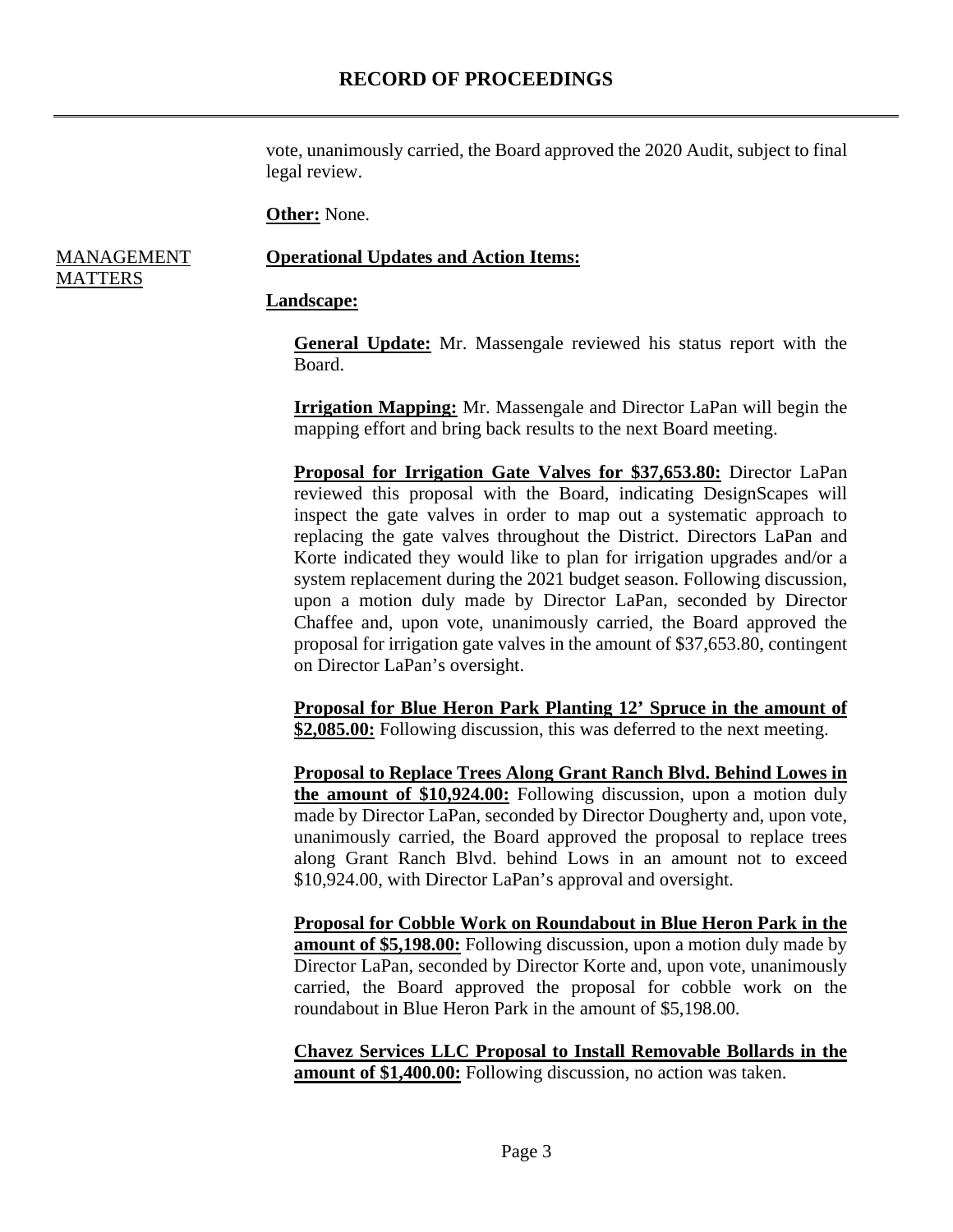#### **Additional Proposals distributed at meeting:**

**Proposal to Add Mulch to Playground Areas in the amount of \$1, 285.00:** Following discussion, upon a motion duly made by Director Dougherty, seconded by Director LaPan and, upon vote, unanimously carried, the Board approved the proposal to add mulch to playground areas in the amount of \$1,285.00.

**Sports Field Mowing:** Following discussion, the Board determined to cut the grass to 1.5" moving forward.

#### **Davey Tree:**

**General Update:** Mr. Fox provided a general update to the Board, noting that crews will start pruning this week. He indicated several trees are in poor shape and will instruct crews to prune trees if they are at least 50% healthy. If they are less healthy than that, they will not prune.

**Proposals for Sunset Park Tree Removal and Stump Grinding in the amount of \$935.00 and Stump Grinding based on Time and Materials:** These two items were previously approved. No action was taken.

**Proposal for Tree Removal and Stump Grinding near Retention Pond in the amount of \$1,170.00:** Following discussion, upon a motion duly made by Director LaPan, seconded by Director Chaffee and, upon vote, unanimously carried, the Board approved the proposal for tree removal and stump grinding near retention pond in the amount of \$1,170.

**Discuss Tree Removal in Tract E in an amount not to exceed \$250.00:** Following discussion, upon a motion duly made by Director Chaffee, seconded by Director Dougherty and, upon vote, unanimously carried, the Board approved the removal of two trees in Tract E in an amount not to exceed \$270.00.

**Discussion regarding Cottonwood Tree Removal on 5795 W. Berry Ave.:** Following discussion, the Board determined to remove the tree furthest southwest and to keep the other two trees as they are.

**Other:** Director LaPan Reviewed additional dead trees in Tract K: two Cottonwoods are in Tract K and another is across the ditch along the walking path. Mr. Fox also addressed two additional dead oak trees. Mr. Fox will bring a quote to address these trees to the next Board meeting.

Page 4 Mr. LeFever requested Mr. Fox evaluate a tree that was hit by a car on Jay Street. Mr. Fox will investigate and bring a proposal to the next Board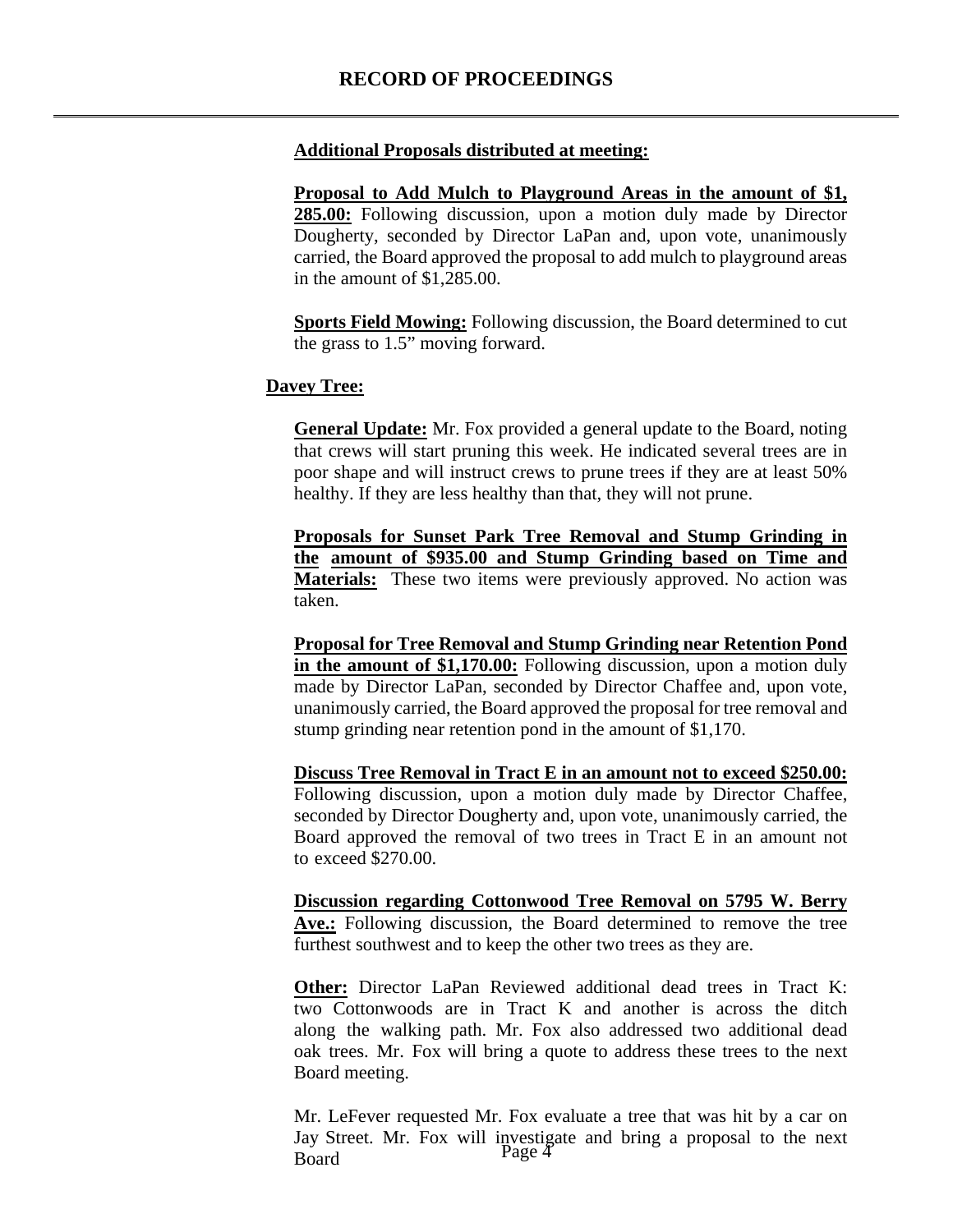meeting.

#### **Homestead Painting Update:**

**Wrought Iron Fence Update:** Mr. Carlson provided the Board with an update.

#### **Fence Repair Proposals:**

**5795 W. Berry Ave. in the amount of \$1,510.00:** Mr. Carlson reviewed the fence proposal with the Board. Following discussion, upon a motion duly made by Director Dougherty, seconded by Director Chaffee and, upon vote, unanimously carried, the Board approved the fence repair proposal at 5795 W. Berry Ave. in the amount of \$1,510.00.

**Replace School Rails: \$85.00; 5660 S. Eaton Gate Rebuild \$600.00; 6626 W. Long Drive Gate Rebuild \$800.00:** Following discussion, upon a motion duly made by Director Dougherty, seconded by Director Korte and, upon vote, unanimously carried, the Board approved the fence repair proposal to replace school rails in the amount of \$85.00 and the gate rebuild at 6626 W. Long Drive in the amount of \$800.00. The gate at 5660 S. Eaton is not the District's responsibility.

**Isthmus Park Fence Rebuild:** The Board discussed adding three posts and eight rails in Tract K. Following discussion, upon a motion duly made by Director Dougherty, seconded by Director LaPan and, upon vote, unanimously carried, the Board approved the posts and rails in an amount not to exceed \$2,000.00.

## **Park Update:**

**General Update:** Mr. Carlson gave a general update.

**Mustang Sports Club request for Extension of Reservation for Blue Heron Park:** Following discussion, upon a motion duly made by Director Dougherty, seconded by Director Chaffee and, upon vote, unanimously carried, the Board approved the Mustang Sports Club request for an extension of their reservation for Blue Heron Park, under the condition that it must be confirmed the Club is not using the basketball court.

**Proposal to Install Trash Cans:** Mr. Carlson reviewed the proposal to install trash cans from Rocky Mountain Recreation. Following discussion, the Board did not accept the proposal.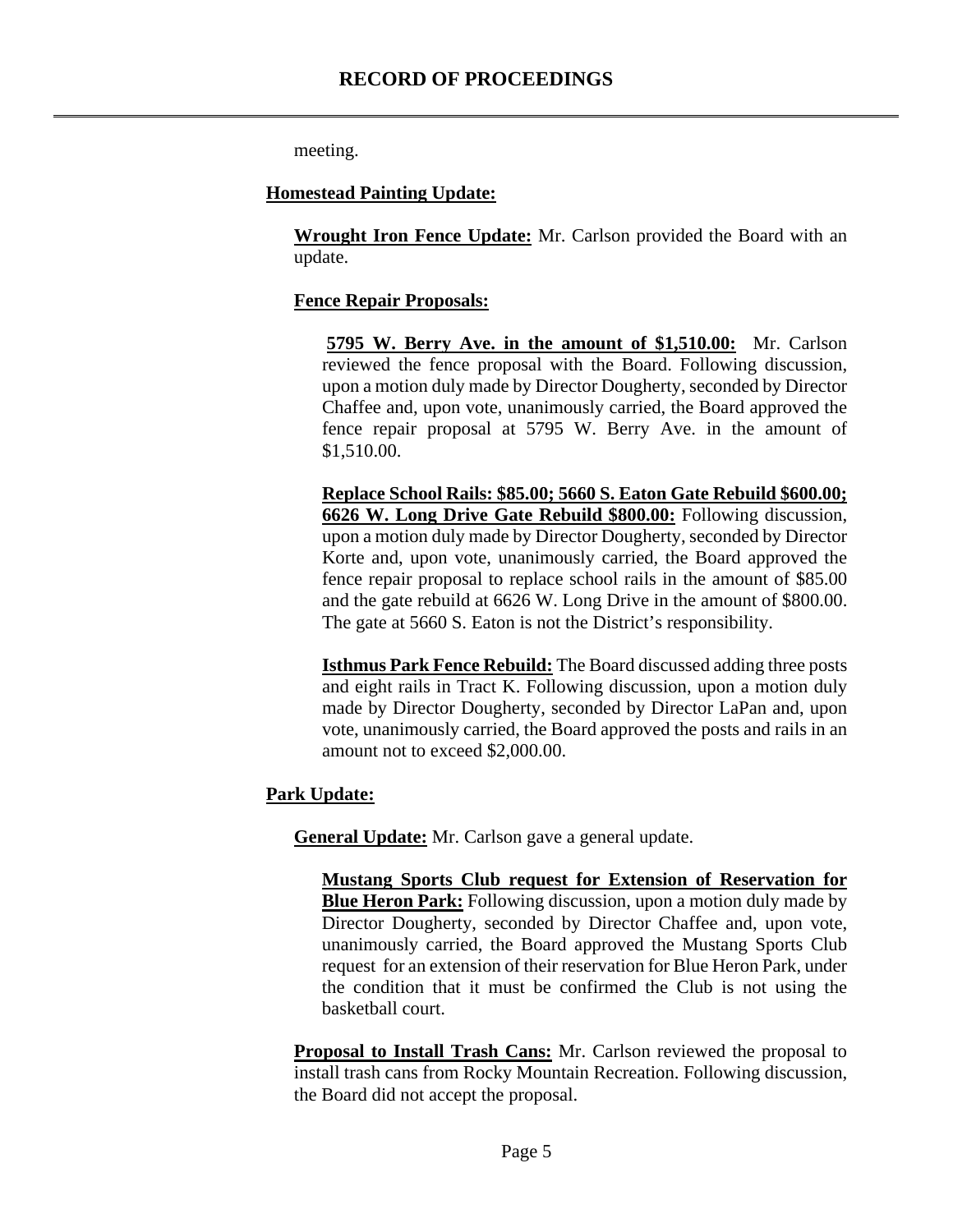**Chavez Services LLC Proposal for Additional Concrete Work in the**  amount of \$4,160.00: Following review, upon a motion duly made by Director Korte, seconded by Director Chaffee and, upon vote, unanimously carried, the Board ratified approval of the Chavez Services LLC proposal for additional concrete work in the amount of \$4,160.00.

**Repairs to Sunset Park Drainage Gate:** Following review, upon a motion duly made by Director Korte, seconded by Director Chaffee and, upon vote, unanimously carried, the Board ratified approval of repairs to Sunset Park drainage grate.

## **Capital Projects:**

**Concrete and Asphalt Projects Update:** Mr. Carlson provided an update, noting that he will follow up with Chavez Services LLC to ensure there are better barriers at Blue Heron Park where recent work has been completed to prevent cars from driving in the area.

**Chavez Services LLC Proposal for Additional Concrete Work in Hillsboro, Sunset Park and Blue Heron Park in an amount to be determined:** Following discussion, upon a motion duly made by Director Korte, seconded by Director Chaffee and, upon vote, unanimously carried, the Board approved the Chavez Services LLC proposal for additional concrete work in Hillsboro, Sunset Park and Blue Herron Park.

#### **Signage Update:**

**Isthmus Park Informational Signs:** This item was tabled until Director Lutz-Ryan is in attendance.

**MFish Graphics Proposal for Park Rules Signs in the amount of \$238.60:** The Board reviewed the proposal and provided recommendations to update the verbiage. Ms. LeFever indicated the City of Englewood may be a good model to follow. She will follow up with suggested language. Ms. LeFever will work with the management team to develop something for the July Board meeting.

**New Park Signs:** No update was provided.

## **Other:**

 **Discussion Regarding Pump House Repairs:** Mr. Carlson provided an update to the Board.